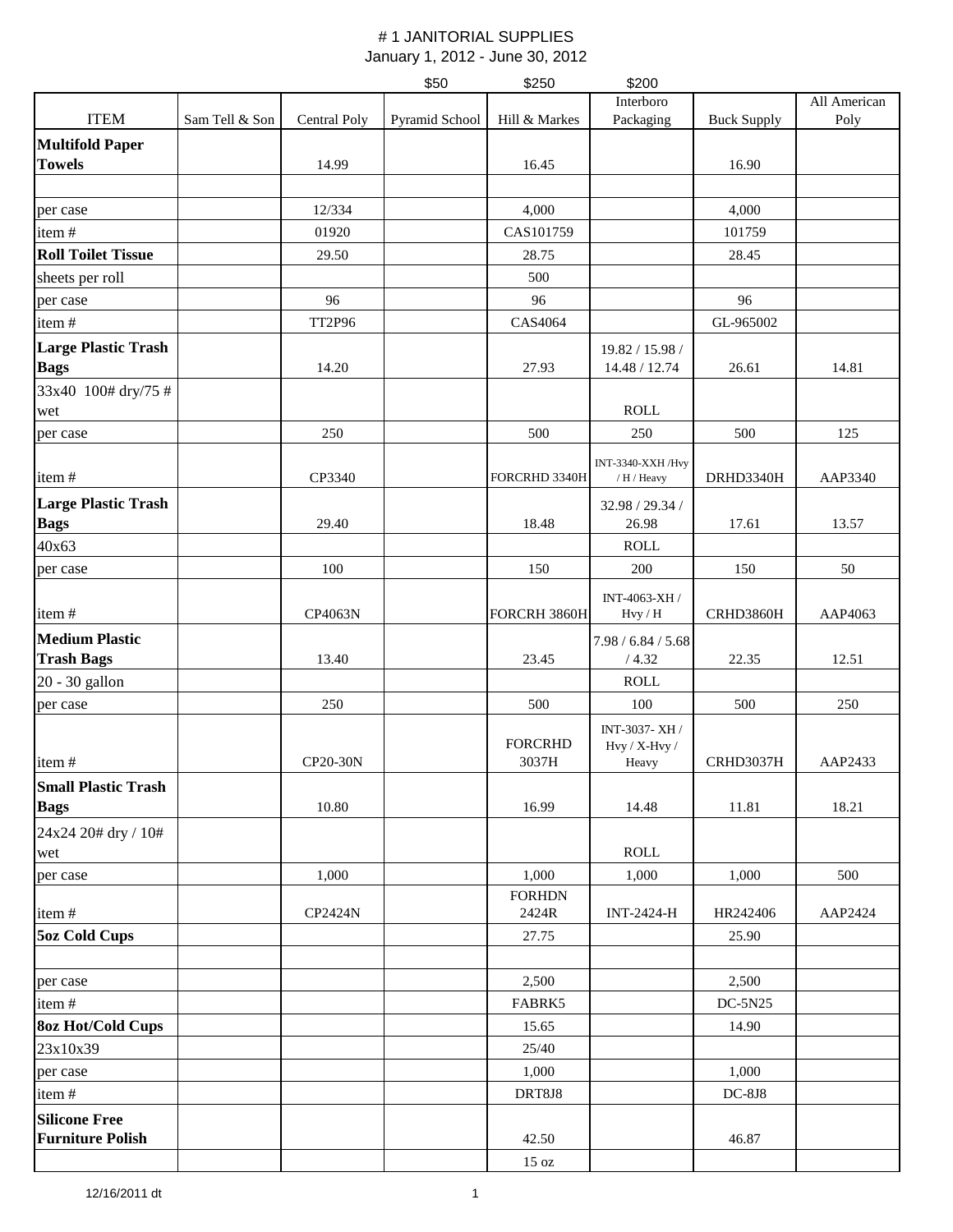|                           |                |              |                   |                | Interboro |                    | All American |
|---------------------------|----------------|--------------|-------------------|----------------|-----------|--------------------|--------------|
| <b>ITEM</b>               | Sam Tell & Son | Central Poly | Pyramid School    | Hill & Markes  | Packaging | <b>Buck Supply</b> | Poly         |
| per case                  |                |              |                   | 6              |           | 12                 |              |
| item#                     |                |              |                   | JS61196291     |           | LG-AMRA13320       |              |
| <b>Aerosol Furniture</b>  |                |              |                   |                |           |                    |              |
| <b>Polish</b>             |                |              | 27.98             | 42.50          |           |                    |              |
|                           |                |              | 20 oz             | 15 oz          |           |                    |              |
| per case                  |                |              | $12\,$            | 6              |           |                    |              |
| item#                     |                |              | 433-4109          | JS61196291     |           |                    |              |
| Liquid Disinfectant /     |                |              |                   |                |           |                    |              |
| Cleaner (non-             |                |              |                   |                |           |                    |              |
| abrasive) Comet           |                |              |                   | 40.75          |           |                    |              |
|                           |                |              |                   | 32 oz          |           |                    |              |
| per case                  |                |              |                   | 8              |           |                    |              |
| item#                     |                |              |                   | PNG 84959183   |           |                    |              |
| <b>Roll Paper Towel -</b> |                |              |                   |                |           |                    |              |
| White                     |                |              |                   | 18.00          |           | 18.15              |              |
|                           |                |              |                   | 85             |           | 85                 |              |
| per case                  |                |              |                   | 30             |           | 30                 |              |
| item#                     |                |              |                   | CAS4073A1      |           | 74073              |              |
| <b>Roll Paper Towel -</b> |                |              |                   |                |           |                    |              |
| <b>Brown</b>              |                |              |                   |                |           | 37.50              |              |
|                           |                |              |                   |                |           | 250 sht            |              |
| per case                  |                |              |                   |                |           | 12                 |              |
| item#                     |                |              |                   |                |           | 28290              |              |
| <b>Brawny Paper</b>       |                |              |                   |                |           |                    |              |
| <b>Towel</b>              |                |              |                   | 47.35          |           | 46.60              |              |
|                           |                |              |                   | Bounty         |           | Bounty             |              |
| per case                  |                |              |                   | 30             |           | 30                 |              |
| item#                     |                |              |                   | PNG 8489576    |           | LG-PGC28838        |              |
| <b>Spray Disinfectant</b> |                |              | 24.35             | 26.40          |           | 24.12              |              |
|                           |                |              | $20\ \mathrm{oz}$ | 19oz Claire    |           | $18\ \mathrm{oz}$  |              |
| per case                  |                |              | 12                | 12             |           | 12                 |              |
| item#                     |                |              | 433-4104          | CLRCS238       |           | $MP-AOS-18$        |              |
| <b>Liquid All Purpose</b> |                |              |                   |                |           |                    |              |
| <b>Bathroom Cleaner</b>   |                |              |                   | 15.45          |           | 19.89              |              |
|                           |                |              |                   | gal            |           |                    |              |
| per case                  |                |              |                   | $\overline{4}$ |           | $\overline{4}$     |              |
| item#                     |                |              |                   | SMZF1235004    |           | MP-P0514MN         |              |
|                           |                |              |                   |                |           |                    |              |
| <b>Multipurpose</b>       |                |              |                   |                |           |                    |              |
| <b>Germicidal Cleaner</b> |                |              |                   | 15.20          |           |                    |              |
|                           |                |              |                   | gal            |           |                    |              |
| per case                  |                |              |                   | $\overline{4}$ |           |                    |              |
| item#                     |                |              |                   | SMZQ3006004    |           |                    |              |
| <b>Bleach</b>             |                |              |                   | 13.50          |           | 10.49              |              |
|                           |                |              |                   | 96oz           |           | Austin             |              |
| per case                  |                |              |                   | 6              |           | 6 gal              |              |
| item#                     |                |              |                   | CLX02460       |           | CR-Bleach-6        |              |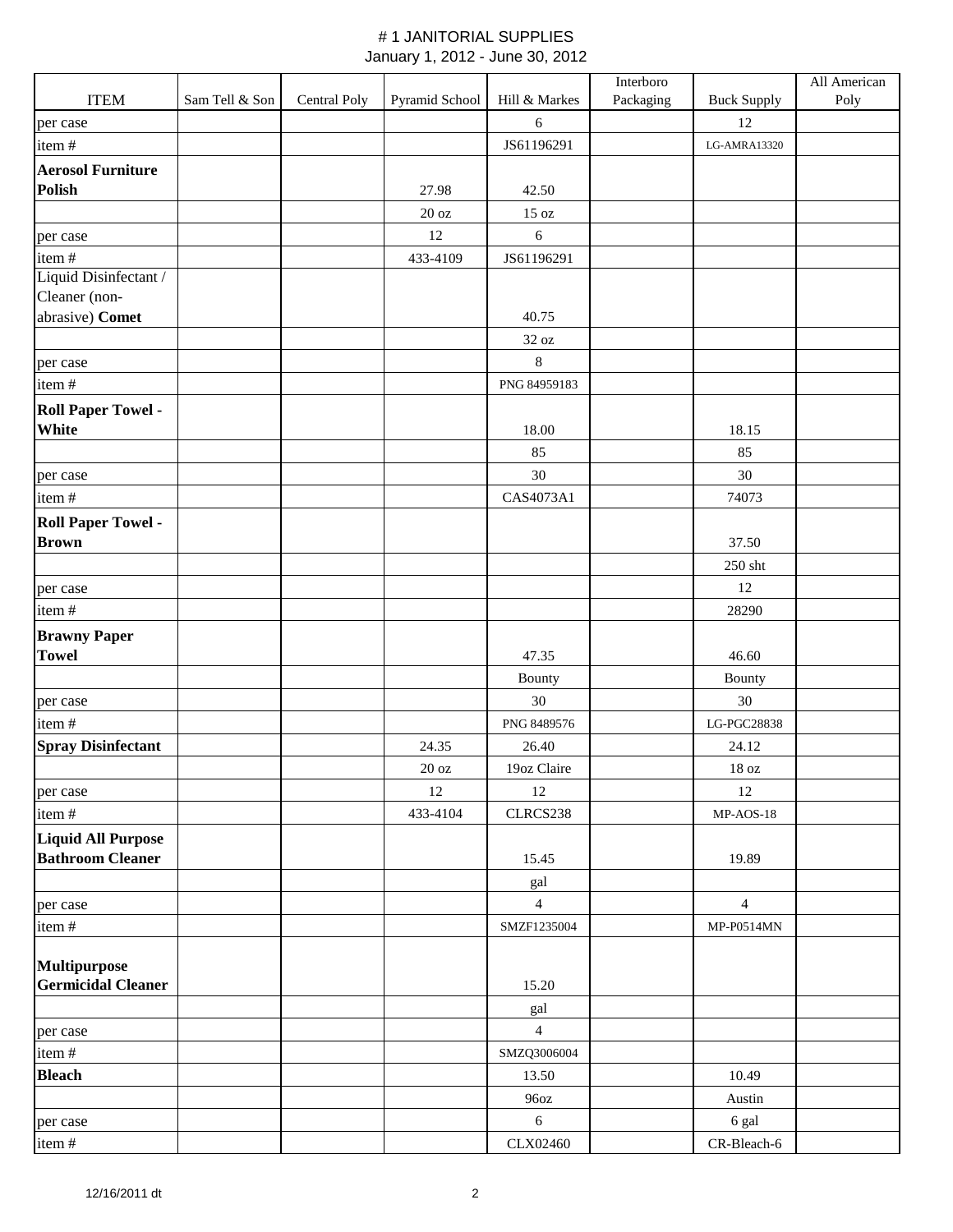|                               |                |              |                   |                       | Interboro |                    | All American |
|-------------------------------|----------------|--------------|-------------------|-----------------------|-----------|--------------------|--------------|
| <b>ITEM</b>                   | Sam Tell & Son | Central Poly | Pyramid School    | Hill & Markes         | Packaging | <b>Buck Supply</b> | Poly         |
| Oxiclean                      |                |              |                   |                       |           | 10.48              |              |
| $25$ lb                       |                |              |                   |                       |           | $\mathbf{1}$       |              |
| per case                      |                |              |                   |                       |           | 15#                |              |
| item#                         |                |              |                   |                       |           | LG-CDC 51781       |              |
| <b>Brooms</b>                 | 3.92           |              | 4.99              | 4.30                  |           |                    |              |
|                               |                |              | ea                |                       |           |                    |              |
| per case                      | $\rm EA$       |              | 6/cs              | EA                    |           |                    |              |
| item#                         | E502018        |              | ABCO BR28SE       | <b>CONE502024</b>     |           |                    |              |
| <b>Liquid Bowl</b>            |                |              |                   |                       |           |                    |              |
| <b>Cleaner</b>                |                |              |                   | 14.00                 |           | 19.90              |              |
|                               |                |              |                   | 32oz                  |           | 32oz               |              |
| per case                      |                |              |                   | 12                    |           | 12                 |              |
| item#                         |                |              |                   | SMZ02012              |           | MP-HAN-32          |              |
| <b>Air Deodorizer</b>         |                |              | 25.45             | 19.00                 |           |                    |              |
|                               |                |              | $20\ \mathrm{oz}$ | $\bf qt$              |           |                    |              |
| per case                      |                |              | 12                | 12                    |           |                    |              |
| item#                         |                |              | 433-4113          | SMZL2107012           |           |                    |              |
| <b>8oz Mop Head</b>           | 63.96          |              |                   |                       |           | 22.97              |              |
|                               |                |              |                   |                       |           |                    |              |
| per case                      | 12             |              |                   |                       |           | 12                 |              |
| item#                         | A03511         |              |                   |                       |           | GS-AWM7512         |              |
| 16oz Mop Head                 | 43.44          |              | 22.68             |                       |           | 26.79              |              |
|                               |                |              |                   |                       |           |                    |              |
| per case                      | 12             |              | 12                |                       |           | 12                 |              |
| item#                         | A405116        |              | ABCO CM20016      |                       |           | GS-AWM7516         |              |
| 20oz Mop Head                 |                |              |                   |                       |           | 30.15              |              |
|                               |                |              |                   |                       |           |                    |              |
| per case                      |                |              |                   |                       |           | 12                 |              |
| item#                         |                |              |                   |                       |           | GS-AWM7520         |              |
| <b>Murphy's Oil</b>           | 57.95          |              |                   | 47.40                 |           | 43.88              |              |
|                               | gal            |              |                   | gal                   |           | gal                |              |
| per case                      | 6              |              |                   | $\overline{4}$        |           | $\overline{4}$     |              |
| item#                         | CLCPL01103     |              |                   | CPL1103               |           | LG-MUR01103        |              |
| <b>Bully</b> creme cleanser - |                |              |                   |                       |           |                    |              |
| $q$ t                         |                |              |                   | 18.30                 |           |                    |              |
|                               |                |              |                   | qt                    |           |                    |              |
| per case                      |                |              |                   | 12                    |           |                    |              |
| item#                         |                |              |                   | SMZG1325012           |           |                    |              |
| <b>Digest</b>                 |                |              |                   | 23.50                 |           |                    |              |
|                               |                |              |                   |                       |           |                    |              |
|                               |                |              |                   | gal<br>$\overline{4}$ |           |                    |              |
| per case<br>item#             |                |              |                   | SMZD0860004           |           |                    |              |
| <b>Ammonia</b>                |                |              |                   |                       |           |                    |              |
|                               |                |              |                   | 12.15                 |           | 11.27              |              |
|                               |                |              |                   | Austin                |           | 6                  |              |
| per case                      |                |              |                   | 4 gal                 |           |                    |              |
| item#                         |                |              |                   | JAB22770521           |           | <b>CR-AMMONIA</b>  |              |
| <b>Powder Cleaner</b>         | 29.85          |              | 23.95             | 30.65                 |           | 38.47              |              |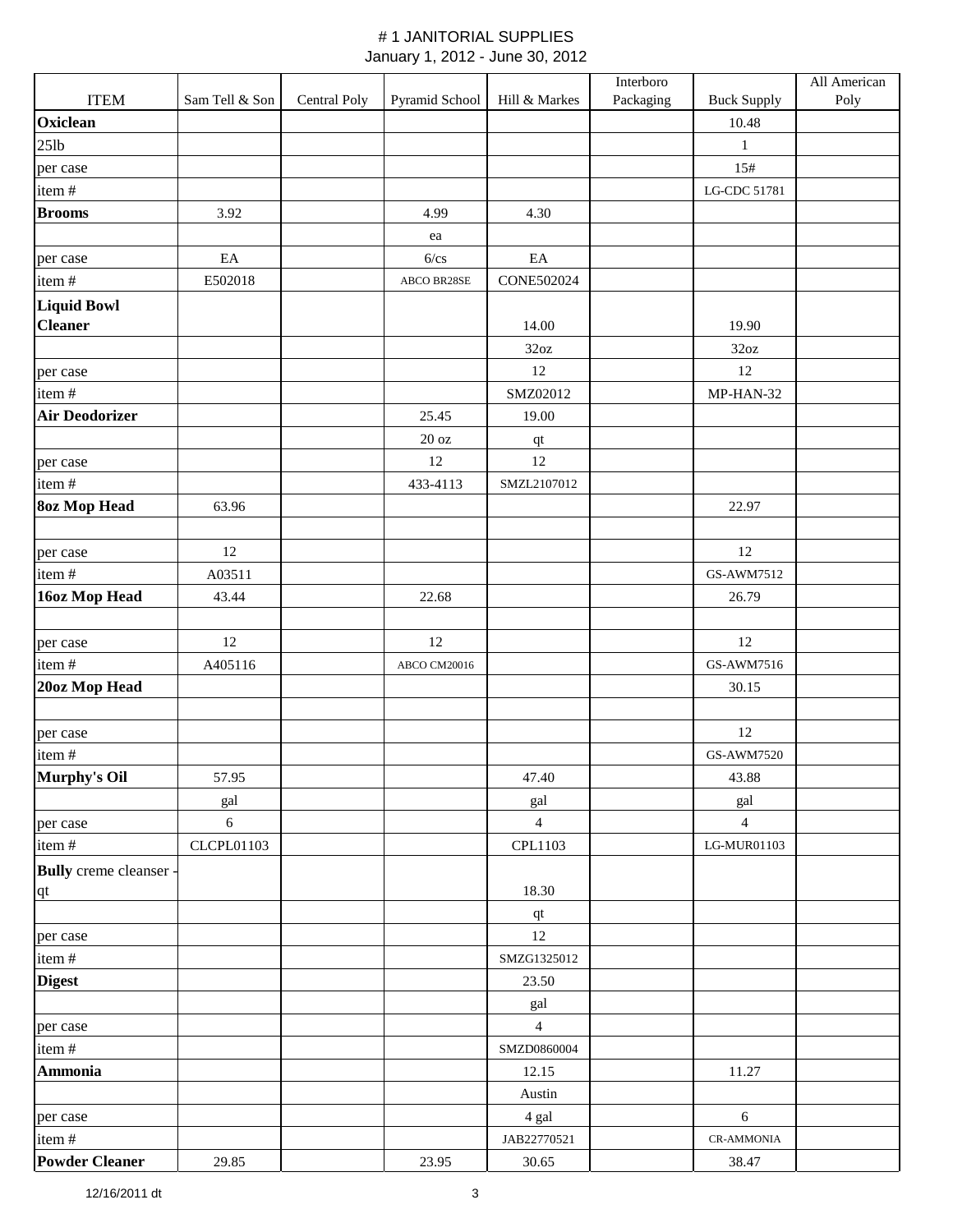|                                               |                   |              |                   |               | Interboro |                    | All American |
|-----------------------------------------------|-------------------|--------------|-------------------|---------------|-----------|--------------------|--------------|
| <b>ITEM</b>                                   | Sam Tell & Son    | Central Poly | Pyramid School    | Hill & Markes | Packaging | <b>Buck Supply</b> | Poly         |
|                                               | 24                |              | 21 oz BABO        | 21oz          |           | 21oz Comet         |              |
| per case                                      | $21\,\mathrm{oz}$ |              | 24                | 24            |           | 24                 |              |
| item#                                         | Ajax              |              | P752088           | PNG84838569   |           | PAG-02255          |              |
| <b>32oz Spray Bottles</b>                     | .42               |              | 4.68              | .40           |           | .38                |              |
|                                               |                   |              |                   |               |           |                    |              |
| per case                                      | ea                |              | $12$ /cs          |               |           |                    |              |
|                                               |                   |              |                   |               |           | BSD-               |              |
| item#                                         | 932               |              | 932B              | CON932CG      |           | 320ZSPRAYP         |              |
| <b>Trigger Sprayers</b>                       | .38               |              | 4.56              | .35           |           | .37                |              |
|                                               |                   |              |                   |               |           |                    |              |
| per case                                      | ea                |              | $12$ /cs          |               |           |                    |              |
| item#                                         | 902               |              | 902RW9            | CON902BW9     |           | BBP-550610         |              |
| 17" Black Stripping<br><b>Pad for Buffing</b> |                   |              |                   |               |           |                    |              |
| <b>Machine</b>                                |                   |              | 9.25              |               |           |                    |              |
|                                               |                   |              |                   |               |           |                    |              |
| per case                                      |                   |              | $\mathfrak{S}$    |               |           |                    |              |
| item#                                         |                   |              | Glit 20011        |               |           |                    |              |
| 17" Blue Scrubbing                            |                   |              |                   |               |           |                    |              |
| Pad                                           |                   |              | 9.25              |               |           |                    |              |
|                                               |                   |              |                   |               |           |                    |              |
| per case                                      |                   |              | 5                 |               |           |                    |              |
| item#                                         |                   |              | <b>Glit 20206</b> |               |           |                    |              |
| 17" White Buffing /                           |                   |              |                   |               |           |                    |              |
| <b>Polishing Pad</b>                          |                   |              | 9.25              |               |           |                    |              |
|                                               |                   |              |                   |               |           |                    |              |
| per case                                      |                   |              | 5                 |               |           |                    |              |
| item#                                         |                   |              | Glit 14417        |               |           |                    |              |
| 19" Black Stripping                           |                   |              |                   |               |           |                    |              |
| Pad                                           |                   |              | 10.99             |               |           |                    |              |
|                                               |                   |              |                   |               |           |                    |              |
| per case                                      |                   |              | $\mathfrak{S}$    |               |           |                    |              |
| item#                                         |                   |              | <b>Glit 20013</b> |               |           |                    |              |
| 19" Blue Cleaner                              |                   |              |                   |               |           |                    |              |
| Pad                                           |                   |              | 10.99             |               |           |                    |              |
|                                               |                   |              |                   |               |           |                    |              |
| per case                                      |                   |              | 5                 |               |           |                    |              |
| item#                                         |                   |              | Glit 29774        |               |           |                    |              |
| 19" White Polishing                           |                   |              |                   |               |           |                    |              |
| Pad                                           |                   |              | 10.99             |               |           |                    |              |
|                                               |                   |              |                   |               |           |                    |              |
| per case                                      |                   |              | $\mathfrak{S}$    |               |           |                    |              |
| item#                                         |                   |              | <b>Glit 20480</b> |               |           |                    |              |
|                                               |                   |              |                   |               |           |                    |              |
| 19" Blue Scrubbing                            |                   |              |                   |               |           |                    |              |
| Pad - High Speed                              |                   |              | 10.99             |               |           |                    |              |
|                                               |                   |              |                   |               |           |                    |              |
| per case                                      |                   |              | $5\,$             |               |           |                    |              |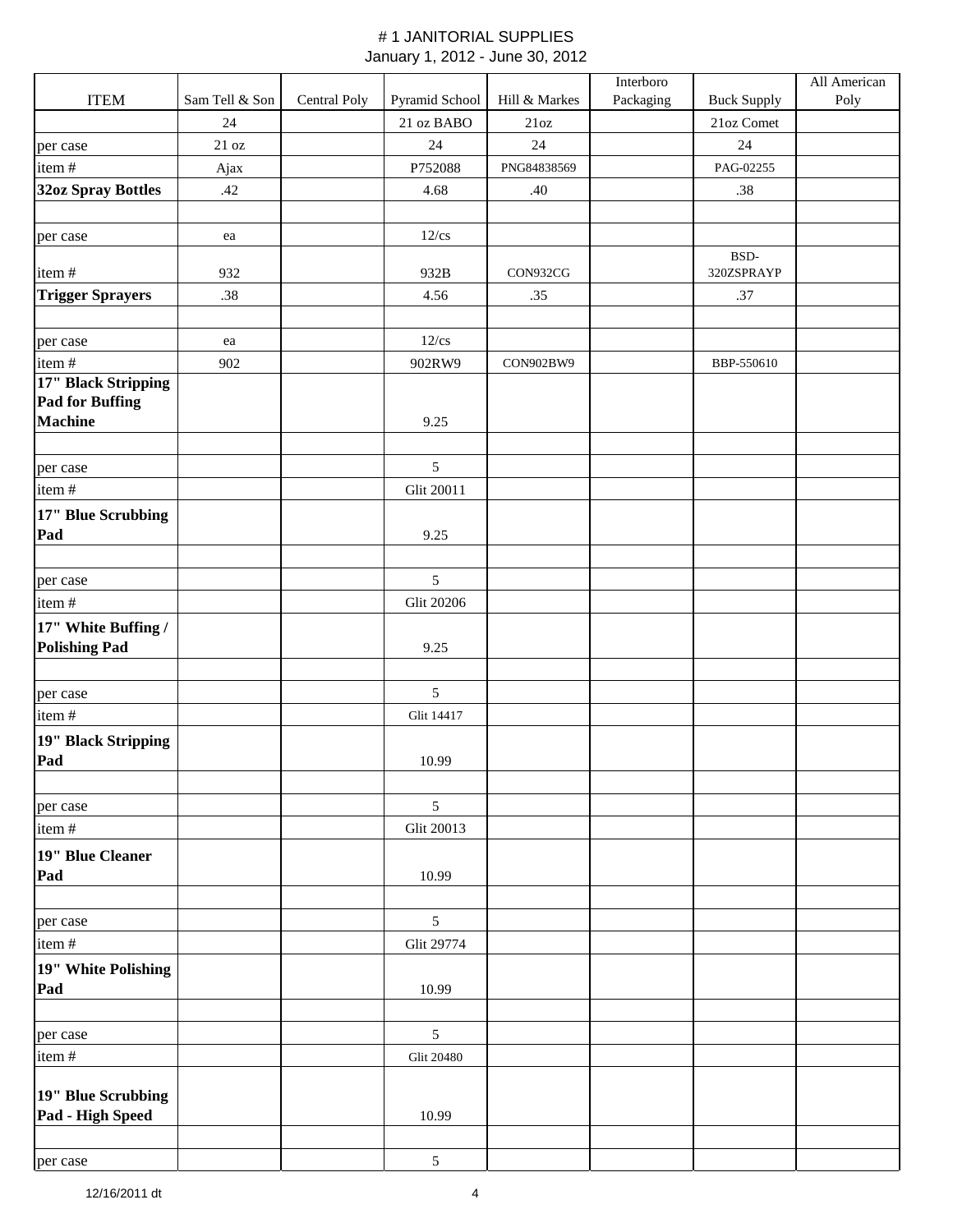|                                             |                      |                 |                          |                  | Interboro       |                    | All American |
|---------------------------------------------|----------------------|-----------------|--------------------------|------------------|-----------------|--------------------|--------------|
| <b>ITEM</b>                                 | Sam Tell & Son       | Central Poly    | Pyramid School           | Hill & Markes    | Packaging       | <b>Buck Supply</b> | Poly         |
| item#                                       |                      |                 | <b>Glit 29774</b>        |                  |                 |                    |              |
| 19" White Buffing /                         |                      |                 |                          |                  |                 |                    |              |
| <b>Polishing Pad - High</b><br><b>Speed</b> |                      |                 | 16.99                    |                  |                 |                    |              |
|                                             |                      |                 |                          |                  |                 |                    |              |
| per case                                    |                      |                 | 5                        |                  |                 |                    |              |
| item#                                       |                      |                 | <b>Glit 20480</b>        |                  |                 |                    |              |
| 19" Red Buffing                             |                      |                 |                          |                  |                 |                    |              |
| Pad                                         |                      |                 | 10.99                    |                  |                 |                    |              |
|                                             |                      |                 |                          |                  |                 |                    |              |
| per case                                    |                      |                 | 5                        |                  |                 |                    |              |
| item#                                       |                      |                 | <b>Glit 20052</b>        |                  |                 |                    |              |
| <b>Oil Based Stainless</b>                  |                      |                 |                          |                  |                 |                    |              |
| <b>Steel Cleaner</b>                        |                      |                 | 25.97                    | 21.75            |                 |                    |              |
|                                             |                      |                 | 20 oz                    | 18 <sub>oz</sub> |                 |                    |              |
| per case                                    |                      |                 | 12                       | 12               |                 |                    |              |
|                                             |                      |                 |                          |                  |                 |                    |              |
| item#                                       |                      |                 | 433-411                  | CLRCS234         |                 |                    |              |
| <b>Stainless Steel</b>                      |                      |                 |                          |                  |                 |                    |              |
| <b>Cleaner</b>                              |                      |                 |                          | 21.75            |                 |                    |              |
|                                             |                      |                 |                          | 18 <sub>oz</sub> |                 |                    |              |
| per case                                    |                      |                 |                          | 12               |                 |                    |              |
| item#                                       |                      |                 |                          | CLRCS234         |                 |                    |              |
| <b>Sm Vinyl Gloves</b>                      |                      | 29.30           |                          | 25.50            | 26.00           | 27.90              |              |
|                                             |                      |                 |                          |                  |                 |                    |              |
| per case                                    |                      | 10/100          |                          | 10/100           | 10/100          | 10                 |              |
|                                             |                      |                 |                          |                  |                 |                    |              |
| item#                                       |                      | HYBE-S          |                          | ISL102202        | Maxxim-sm-vg    | SA-GVDR-SM         |              |
| <b>Med Vinyl Gloves</b>                     | 36.95                | 29.50           | 34.90                    | 25.50            | 26.00           | 27.90              |              |
|                                             |                      |                 |                          |                  |                 |                    |              |
| per case                                    | 10/100               | 10/100          | 10/100                   | 10/100           | 10/100          | 10                 |              |
|                                             | Gloves Vinyl         |                 | Trudex                   |                  | Food Handler-   |                    |              |
| item#                                       | Med                  | HYBE-M          | <b>VMD5101</b>           | ISL102204        | Med-vg          | <b>SA-GVDR-MD</b>  |              |
| <b>Lrg Vinyl Gloves</b>                     | 36.95                | 29.60           | 34.90                    | 25.50            | 26.00           | 27.90              |              |
|                                             |                      |                 |                          |                  |                 |                    |              |
| per case                                    | 10/100               | 10/100          | 10/100                   | 10/100           | 10/100          | 10                 |              |
|                                             | Gloves Vinyl         |                 | Trudex<br>VLG5101        |                  | Food Handler-   | SA-GVDR-LG         |              |
| item#<br><b>X Lrg Vinyl Gloves</b>          | Lge<br>36.95         | HYBE-L<br>29.70 |                          | ISL102206        | Lrg-vg<br>26.00 | 27.90              |              |
|                                             |                      |                 | 34.90                    | 25.50            |                 |                    |              |
|                                             | 10/100               |                 | 10/100                   |                  |                 |                    |              |
| per case                                    |                      | 10/100          |                          | 10/100           | $10/100$        | 10                 |              |
| item#                                       | Gloves Vinyl<br>Xlge | HYBE-XL         | Trudex<br><b>VXL5101</b> | ISL102208        | Emerald-XL-vg   | SA-GVDR-XL         |              |
| <b>Small Powder-Free</b>                    |                      |                 |                          |                  |                 |                    |              |
| <b>Latex Exam Gloves</b>                    |                      | 69.10           |                          | 65.00            | 56.00           |                    |              |
|                                             |                      |                 |                          |                  |                 |                    |              |
| per case                                    |                      | 10/100          |                          | 10/100           | 10/100          |                    |              |
|                                             |                      |                 |                          |                  |                 |                    |              |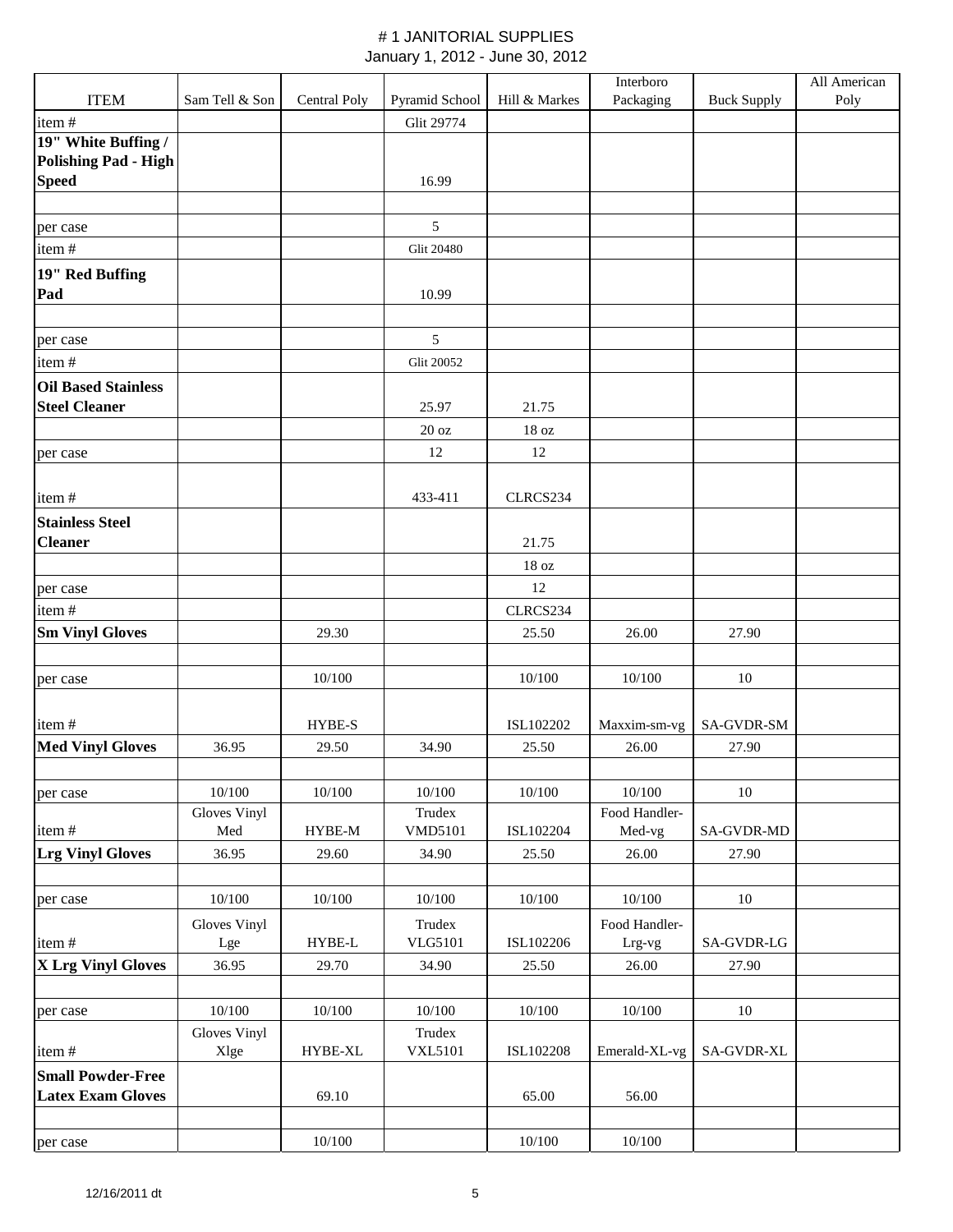|                                                     |                |              |                |               | Interboro                 |                    | All American |
|-----------------------------------------------------|----------------|--------------|----------------|---------------|---------------------------|--------------------|--------------|
| <b>ITEM</b>                                         | Sam Tell & Son | Central Poly | Pyramid School | Hill & Markes | Packaging                 | <b>Buck Supply</b> | Poly         |
| item#                                               |                | GPPFT-S      |                | ISL100112     | MedPride-sm-<br>$LPFG-E$  |                    |              |
| <b>Med Powder-Free</b>                              |                |              |                |               |                           |                    |              |
| <b>Latex Exam Gloves</b>                            |                | 69.14        |                | 65.00         | 56.00                     |                    |              |
|                                                     |                |              |                |               |                           |                    |              |
| per case                                            |                | 10/100       |                | 10/100        | 10/100                    |                    |              |
| item#                                               |                | GPPFT-M      |                | ISL100114     | MedPride-med-<br>LPFG-E   |                    |              |
| <b>Lrg Powder-Free</b>                              |                |              |                |               |                           |                    |              |
| <b>Latex Exam Gloves</b>                            |                | 69.27        |                | 65.00         | 56.00                     |                    |              |
|                                                     |                |              |                |               |                           |                    |              |
| per case                                            |                | 10/100       |                | 10/100        | 10/100                    |                    |              |
| item#                                               |                | GPPFT-L      |                | ISL100116     | MedPride-lrg-<br>LPFG-E   |                    |              |
| X-Lrg Powder-Free                                   |                |              |                |               |                           |                    |              |
| <b>Latex Exam Gloves</b>                            |                | 69.99        |                | 65.00         | 56.00                     |                    |              |
|                                                     |                |              |                |               |                           |                    |              |
| per case                                            |                | 10/100       |                | 10/100        | 10/100                    |                    |              |
| item#                                               |                | GPPFT-XL     |                | ISL100118     | MedPride-X-lrg-<br>LPFG-E |                    |              |
|                                                     |                |              |                |               |                           |                    |              |
| <b>Sm Powder-Free</b><br><b>Nitrile Exam Gloves</b> |                | 73.20        |                |               | 45.98                     | 50.90              |              |
|                                                     |                |              |                |               |                           |                    |              |
| per case                                            |                | 10/10        |                |               | 10/100                    | 10                 |              |
|                                                     |                |              |                |               | Microflex-sm-             |                    |              |
| item#                                               |                | APFN-S       |                |               | NPFG-E                    | <b>SA-GNPR-SM</b>  |              |
| <b>Med Powder-Free</b>                              |                |              |                |               |                           |                    |              |
| <b>Nitrile Exam Gloves</b>                          |                | 73.41        |                | 82.50         | 55.00                     | 50.90              |              |
|                                                     |                |              |                |               |                           |                    |              |
| per case                                            |                | 10/10        |                | 10/100        | 10/100                    | 10                 |              |
|                                                     |                |              |                |               | MicroTouch-med-           |                    |              |
| item#                                               |                | APFN-M       |                | PIP63332PFM   | NPFG-E                    | <b>SA-GNPR-MD</b>  |              |
| <b>Lrg Powder-Free</b>                              |                |              |                |               |                           |                    |              |
| <b>Nitrile Exam Gloves</b>                          |                | 73.54        |                | 82.50         | 55.00                     | 50.90              |              |
|                                                     |                | 10/10        |                | 10/100        | 10/100                    | $10\,$             |              |
| per case                                            |                |              |                |               | MicroTouch-lrg-           |                    |              |
| item#                                               |                | APFN-L       |                | PIP63332PF    | NPFG-E                    | SA-GNPR-LG         |              |
| X-Lrg Powder-Free                                   |                |              |                |               |                           |                    |              |
| <b>Nitrile Exam Gloves</b>                          |                | 73.99        |                | 82.50         | 55.00                     | 50.90              |              |
|                                                     |                |              |                |               |                           |                    |              |
| per case                                            |                | 10/10        |                | 10/100        | 10/100                    | 10                 |              |
|                                                     |                |              |                |               | MicroTouch-X-lrg-         |                    |              |
| item#                                               |                | APFN-XL      |                | PIP63332PFXL  | NPFG-E                    | SA-GNPR-XL         |              |
| <b>Mop Handles</b>                                  | 7.89           |              | 59.88          | 9.85          |                           | 7.39               |              |
|                                                     |                |              |                | ea            |                           |                    |              |
| per case                                            | ea             |              | 12             |               |                           | $\mathbf{1}$       |              |
| item#                                               | A70902         |              | ABCO 01204NB   | WHT60         |                           | GS-HWM1516-F       |              |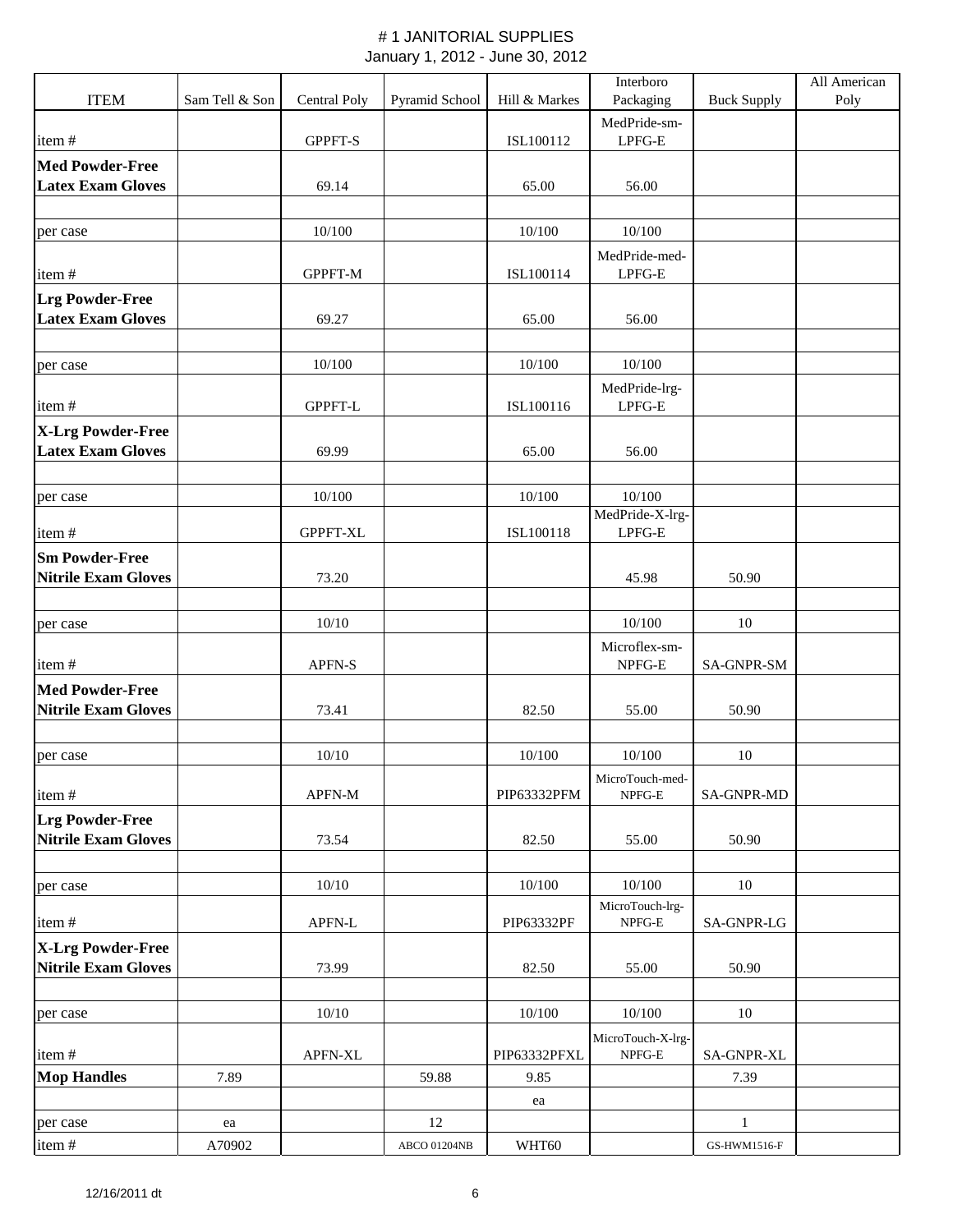|                            |                |              |                |                | Interboro |                    | All American |
|----------------------------|----------------|--------------|----------------|----------------|-----------|--------------------|--------------|
| <b>ITEM</b>                | Sam Tell & Son | Central Poly | Pyramid School | Hill & Markes  | Packaging | <b>Buck Supply</b> | Poly         |
| <b>Floor Wax</b>           |                |              |                | 37.50          |           |                    |              |
|                            |                |              |                |                |           |                    |              |
| per case                   |                |              |                | 5 gal          |           |                    |              |
| item#                      |                |              |                | SMZCS0740005   |           |                    |              |
| <b>Floor Stripper</b>      |                |              |                | 24.50          |           |                    |              |
|                            |                |              |                |                |           |                    |              |
| per case                   |                |              |                | 5 gal          |           |                    |              |
| item#                      |                |              |                | SMZR3025005    |           |                    |              |
| <b>Floor Finish</b>        |                |              |                | 34.00          |           |                    |              |
|                            |                |              |                |                |           |                    |              |
| per case                   |                |              |                | 5 gal          |           |                    |              |
| item#                      |                |              |                | SMZCS0750005   |           |                    |              |
| <b>Liquid Soap</b>         | 34.00          |              |                | 23.25          |           |                    |              |
|                            | gal            |              |                | gal            |           |                    |              |
| per case                   | $\overline{4}$ |              |                | 4              |           |                    |              |
| item#                      | P2573SC4       |              |                | SMZCS0215004   |           |                    |              |
| <b>Laundry Detergent</b>   |                |              |                | 21.25          |           |                    |              |
|                            |                |              |                | Simoniz        |           |                    |              |
| per case                   |                |              |                | 50#            |           |                    |              |
| item#                      |                |              |                | SMZC0597050    |           |                    |              |
| <b>Dish Detergent</b>      |                |              |                | 15.30          |           |                    |              |
|                            |                |              |                | gal            |           |                    |              |
| per case                   |                |              |                | $\overline{4}$ |           |                    |              |
| item#                      |                |              |                | SMZP2705004    |           |                    |              |
| <b>Cleaner / Degreaser</b> | 33.00          |              |                | 14.75          |           |                    |              |
| Simonize AP7               | gal            |              |                | gal            |           |                    |              |
| per case                   | $\overline{4}$ |              |                | $\overline{4}$ |           |                    |              |
| item#                      | AP7            |              |                | SMZP2666004    |           |                    |              |
| <b>Cleaner / Degreaser</b> |                |              |                | 16.65          |           |                    |              |
| Simonize Strike            |                |              |                |                |           |                    |              |
| Force                      |                |              |                | $\bf qt$       |           |                    |              |
| per case                   |                |              |                | 12             |           |                    |              |
| item#                      |                |              |                | SMZC0595012    |           |                    |              |
| <b>GOJO Liquid Hand</b>    |                |              |                |                |           |                    |              |
| <b>Soap</b>                |                |              |                | 40.00          |           | 39.41              |              |
| 2L-2217                    |                |              |                | 2000ml         |           |                    |              |
| per case                   |                |              |                | $\overline{4}$ |           | $\overline{4}$     |              |
| item#                      |                |              |                | GJ221704       |           | GOJ 221704         |              |
| <b>Liquid Hand Soap</b>    |                |              |                | 17.00          |           | 19.89              |              |
|                            |                |              |                | gal            |           | gal                |              |
| per case                   |                |              |                | $\overline{4}$ |           | $\overline{4}$     |              |
|                            |                |              |                |                |           |                    |              |
| item#                      |                |              |                | SMZCS025004    |           | MP-H15-14MN        |              |
| <b>Hand Sanitizers</b>     |                |              |                | 45.00          |           | 63.08              |              |
| Purell 9656/9657           |                |              |                | 800ml          |           |                    |              |
| per case                   |                |              |                | $\sqrt{6}$     |           | $\sqrt{6}$         |              |
| item#                      |                |              |                | GJ965606       |           | BP-35409202        |              |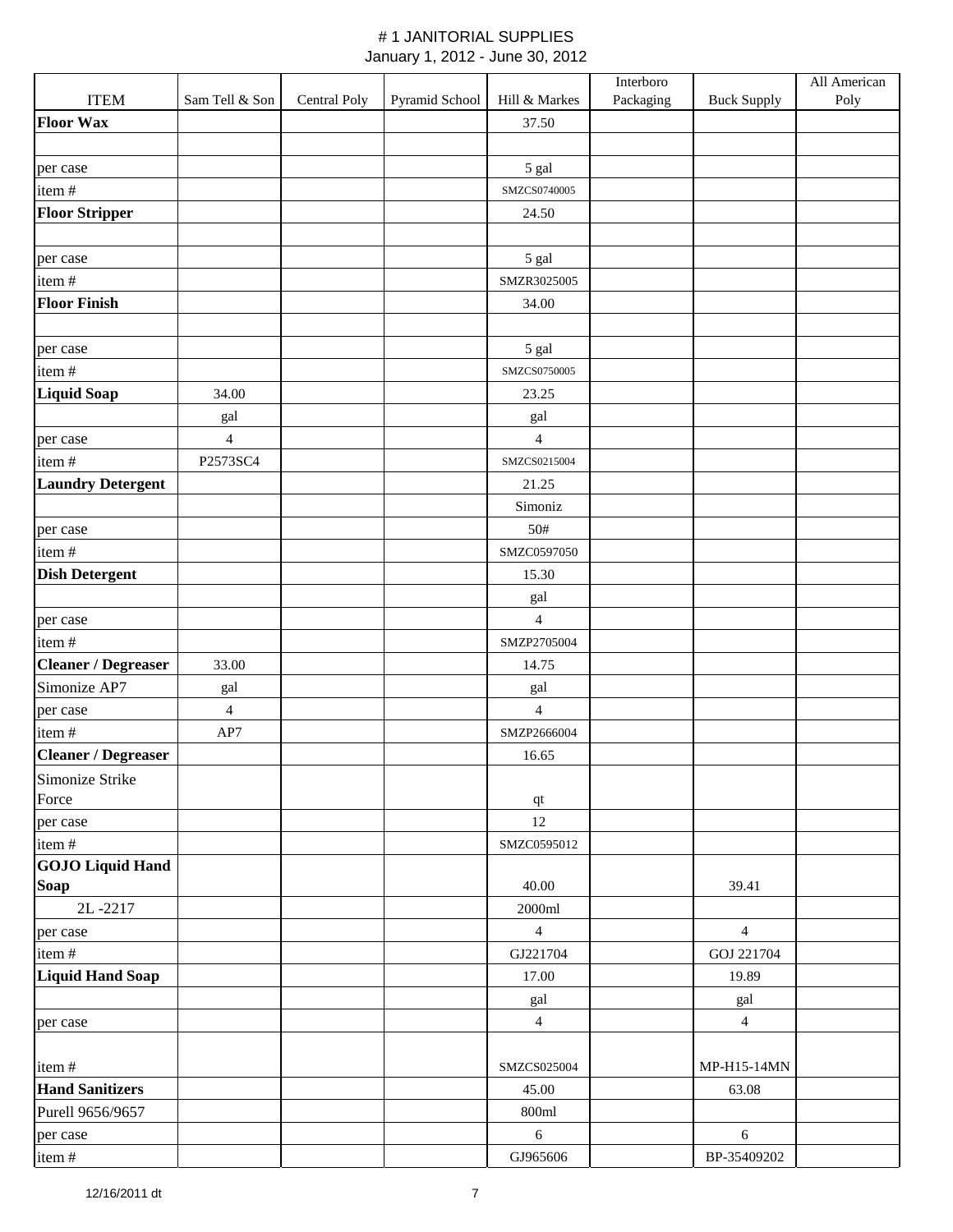|                            |                |              |                |                | Interboro |                    | All American |
|----------------------------|----------------|--------------|----------------|----------------|-----------|--------------------|--------------|
| <b>ITEM</b>                | Sam Tell & Son | Central Poly | Pyramid School | Hill & Markes  | Packaging | <b>Buck Supply</b> | Poly         |
| <b>Hand Sanitizers</b>     |                |              |                |                |           |                    |              |
| Foam                       |                |              |                | 50.00          |           | 64.44              |              |
| 5392                       |                |              |                | $1.2$ ltr      |           |                    |              |
| per case                   |                |              |                | $\overline{2}$ |           |                    |              |
| item#                      |                |              |                | GJ539202       |           | LG-GOJ539202       |              |
| <b>Single Use Laundry</b>  |                |              |                |                |           |                    |              |
| <b>Det</b>                 |                |              |                | 30.00          |           |                    |              |
|                            |                |              |                | $2$ oz         |           |                    |              |
| per case                   |                |              |                | 100            |           |                    |              |
| item#                      |                |              |                | DIV74061       |           |                    |              |
| <b>Prolux Vacuum</b>       |                |              |                |                |           |                    |              |
| <b>Bags</b>                |                |              |                | NO BID         |           |                    |              |
|                            |                |              |                |                |           |                    |              |
| <b>Mighty Mite Type</b>    |                |              |                |                |           |                    |              |
| <b>MM Vacuum Bags</b>      |                |              |                | NO BID         |           |                    |              |
|                            |                |              |                |                |           |                    |              |
| <b>Sanitaire Vacuum</b>    |                |              |                |                |           |                    |              |
| Bags - UP 1 - 9100,        |                |              |                |                |           |                    |              |
| C4900                      |                |              |                | NO BID         |           |                    |              |
|                            |                |              |                |                |           |                    |              |
| <b>Sanitaire Vacuum</b>    |                |              |                |                |           |                    |              |
| <b>Bags - SD - P1/6600</b> |                |              |                | NO BID         |           |                    |              |
| Vacuum Cleaner             |                |              |                |                |           |                    |              |
| <b>Scent Tabs - Style</b>  |                |              |                |                |           |                    |              |
| 515                        |                |              |                | NO BID         |           |                    |              |
|                            |                |              |                |                |           |                    |              |
| <b>Ecolab TriStar</b>      |                |              |                |                |           |                    |              |
| Flexylight                 |                |              |                | 115.32         |           |                    |              |
| #16326                     |                |              |                |                |           |                    |              |
| per case                   |                |              |                | 5 gal          |           |                    |              |
| item#                      |                |              |                | ECO16326       |           |                    |              |
| <b>Ecolab Neutral</b>      |                |              |                |                |           |                    |              |
| <b>Floor Cleaner</b>       |                |              |                | 44.65          |           |                    |              |
| #21013                     |                |              |                | 2 liter        |           |                    |              |
| per case                   |                |              |                | 2              |           |                    |              |
| item#                      |                |              |                | ECO21013       |           |                    |              |
| <b>Ecolab Heavy Duty</b>   |                |              |                |                |           |                    |              |
| <b>Bathroom Cleaner</b>    |                |              |                |                |           |                    |              |
| <b>Disinfectant</b>        |                |              |                | 67.47          |           |                    |              |
| #10158                     |                |              |                | 2 liter        |           |                    |              |
| per case                   |                |              |                | $\sqrt{2}$     |           |                    |              |
| item#                      |                |              |                | ECO10158       |           |                    |              |
| <b>Ecolab Orange</b>       |                |              |                |                |           |                    |              |
| <b>Force</b>               |                |              |                | 67.20          |           |                    |              |
| #21038                     |                |              |                | 2 liter        |           |                    |              |
| per case                   |                |              |                | $\sqrt{2}$     |           |                    |              |
| item#                      |                |              |                | ECO21038       |           |                    |              |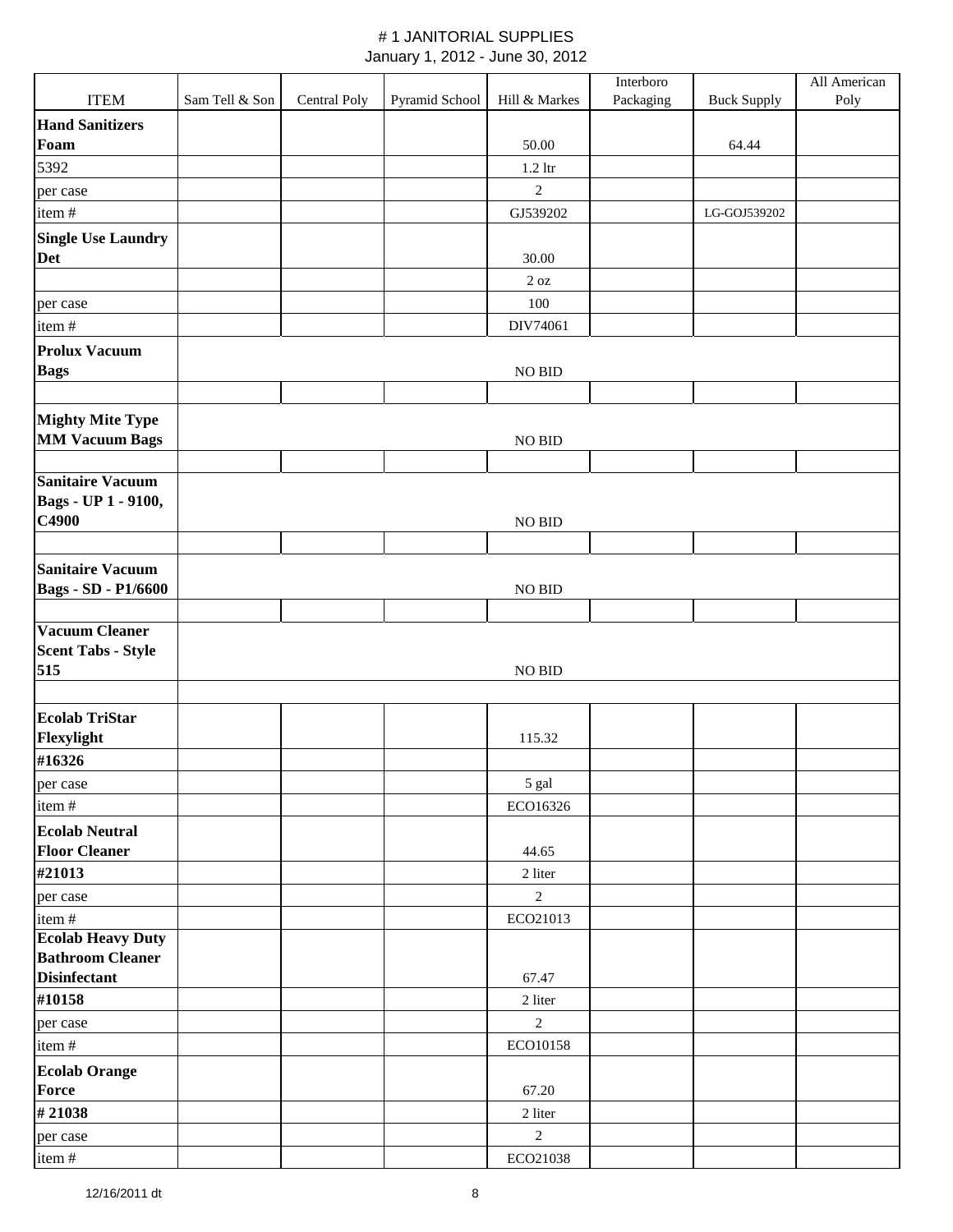|                           |                |              |                |                | Interboro |                    | All American |
|---------------------------|----------------|--------------|----------------|----------------|-----------|--------------------|--------------|
| <b>ITEM</b>               | Sam Tell & Son | Central Poly | Pyramid School | Hill & Markes  | Packaging | <b>Buck Supply</b> | Poly         |
| <b>Ecolab Revitalize</b>  |                |              |                |                |           |                    |              |
| <b>Perfusion Carpet</b>   |                |              |                |                |           |                    |              |
| <b>Cleaner</b>            |                |              |                | 76.38          |           |                    |              |
| #10379                    |                |              |                | 2-3 weeks      |           |                    |              |
| per case                  |                |              |                | 10#            |           |                    |              |
| item#                     |                |              |                | ECO10379       |           |                    |              |
| <b>Ecolab Solid Surge</b> |                |              |                |                |           |                    |              |
| Plus                      |                |              |                | 158.39         |           |                    |              |
| #17905                    |                |              |                | $9\#$          |           |                    |              |
| per case                  |                |              |                | $\overline{4}$ |           |                    |              |
| item#                     |                |              |                | ECO17905       |           |                    |              |
| <b>Ecolab All Purpose</b> |                |              |                |                |           |                    |              |
| <b>Cleaner</b>            |                |              |                | 115.80         |           |                    |              |
| #14205                    |                |              |                |                |           |                    |              |
| per case                  |                |              |                | $2 - 2$ liter  |           |                    |              |
| item#                     |                |              |                | ECO14205       |           |                    |              |
| <b>Ecolab Solid</b>       |                |              |                |                |           |                    |              |
| <b>Navisoft</b>           |                |              |                | 98.12          |           |                    |              |
| #16001                    |                |              |                | 6#             |           |                    |              |
| per case                  |                |              |                | $\sqrt{2}$     |           |                    |              |
| item#                     |                |              |                | ECO16001       |           |                    |              |
| <b>Ecolab Stain Away</b>  |                |              |                | 75.99          |           |                    |              |
| #13649                    |                |              |                |                |           |                    |              |
|                           |                |              |                | $4\#$          |           |                    |              |
| per case                  |                |              |                | $\overline{2}$ |           |                    |              |
| item#                     |                |              |                | ECO13649       |           |                    |              |
| <b>Cleaning Rags</b>      |                |              |                | NO BID         |           |                    |              |
|                           |                |              |                |                |           |                    |              |
| <b>Glass Cleaner</b>      |                |              |                | 14.00          |           |                    |              |
|                           |                |              |                | $\bf qt$       |           |                    |              |
| per case                  |                |              |                | 12             |           |                    |              |
| item#                     |                |              |                | SMZ08012       |           |                    |              |
| <b>Antibacterial Foam</b> |                |              |                |                |           |                    |              |
| Soap w/Dispenser          |                |              |                | 39.00          |           |                    |              |
| (dispenser)               |                |              |                | 1250ml         |           |                    |              |
| per case                  |                |              |                | $\mathfrak{Z}$ |           |                    |              |
| item#                     |                |              |                | GJE5162EXL     |           |                    |              |
| <b>MPC Flashback SB</b>   |                |              |                |                |           |                    |              |
| Spray Buff or Equal       |                |              |                | 77.00          |           |                    |              |
|                           |                |              |                | gal            |           |                    |              |
| per case                  |                |              |                | $\overline{4}$ |           |                    |              |
| item#                     |                |              |                | JNJ4116        |           |                    |              |
| <b>MPC All-Surf All</b>   |                |              |                |                |           |                    |              |
| Purpose Cleaner or        |                |              |                |                |           |                    |              |
| Equal                     |                |              |                | 15.75          |           | 17.96              |              |
|                           |                |              |                | gal            |           |                    |              |
| per case                  |                |              |                | $\overline{4}$ |           | $\overline{4}$     |              |
| item#                     |                |              |                | SMZB0320004    |           | MP-ALL-14MN        |              |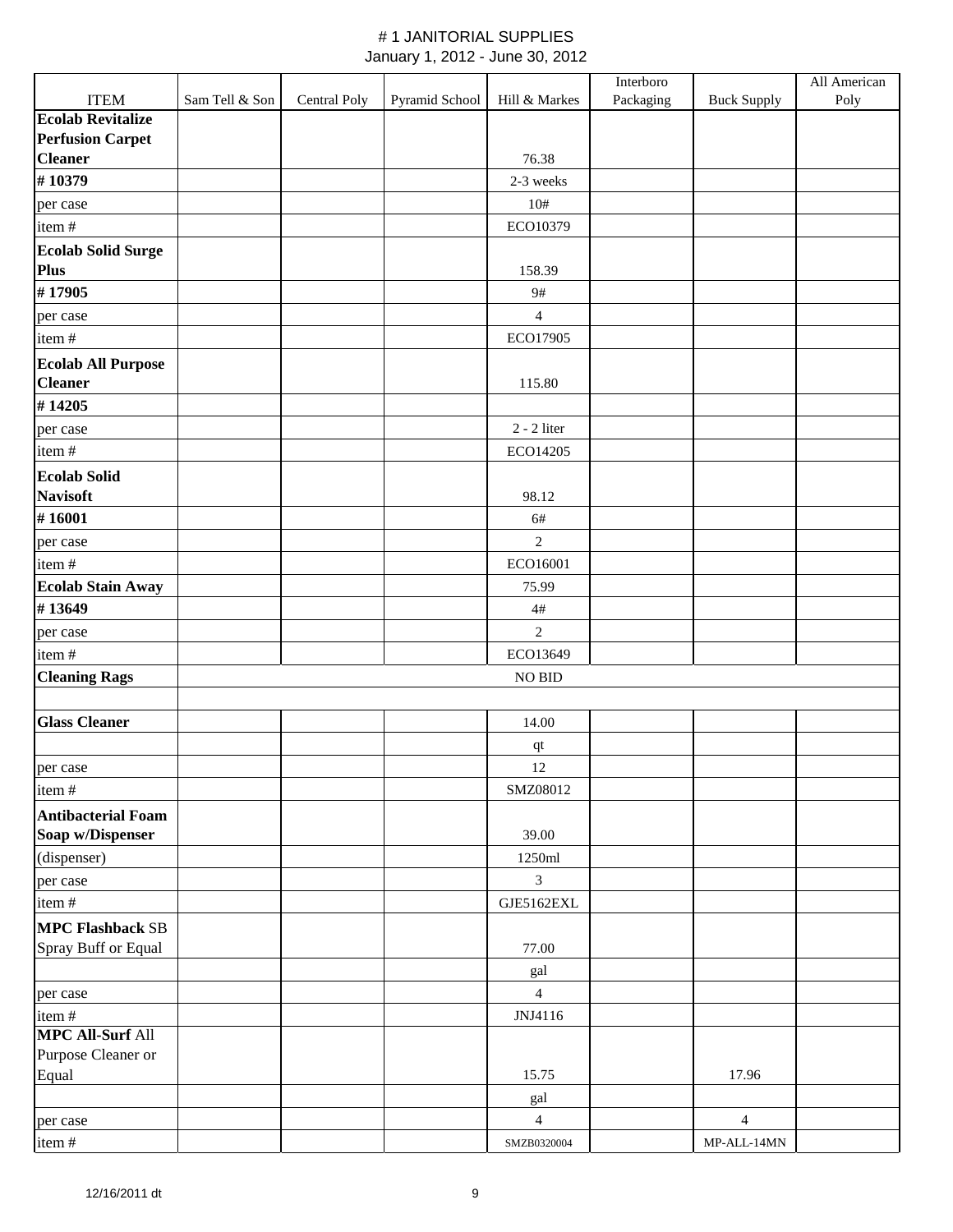|                           |                |               |                |                  | Interboro |                    | All American |
|---------------------------|----------------|---------------|----------------|------------------|-----------|--------------------|--------------|
| <b>ITEM</b>               | Sam Tell & Son | Central Poly  | Pyramid School | Hill & Markes    | Packaging | <b>Buck Supply</b> | Poly         |
| <b>Simonize Freedom</b>   |                |               |                |                  |           |                    |              |
| Bowl Cleaner - 4 gal      |                |               |                |                  |           |                    |              |
| or equal                  |                |               |                | 17.00            |           |                    |              |
|                           |                |               |                | gal              |           |                    |              |
| per case                  |                |               |                | $\overline{4}$   |           |                    |              |
| item#                     |                |               |                | SMZP1235004      |           |                    |              |
| Magic Erasers (Mr.        |                |               |                |                  |           |                    |              |
| Clean) or equal           |                |               |                | 22.85            |           | 24.86              |              |
|                           |                |               |                |                  |           |                    |              |
| per case                  |                |               |                | $6/4$ /cs        |           | $6/4$ /cs          |              |
| item#                     |                |               |                | PNG84964667      |           | PGC43516           |              |
| Orange Glo or equal       |                |               |                | NO BID           |           |                    |              |
|                           |                |               |                |                  |           |                    |              |
| <b>Enmotion Towels</b>    |                | 39.66         |                | 42.75            |           | 45.89              |              |
| White                     |                |               |                | 800'             |           | $800^\circ$        |              |
| per case                  |                | $6\,$         |                | 6                |           | $6\,$              |              |
| item#                     |                | <b>VD816B</b> |                | GPF89460         |           | 89460              |              |
| <b>Enmotion Towels</b>    |                |               |                | 40.59            |           |                    |              |
| <b>Brown</b>              |                |               |                | 800'             |           |                    |              |
| per case                  |                |               |                | $\boldsymbol{6}$ |           |                    |              |
| item#                     |                |               |                | GPF89480         |           |                    |              |
| <b>Toilet Cleaner</b>     |                |               |                | 75.22            |           |                    |              |
| #ECO21029                 |                |               |                |                  |           |                    |              |
| per case                  |                |               |                | $2 - 2$ liter    |           |                    |              |
| item#                     |                |               |                | ECO21029         |           |                    |              |
| Oasis 63 -                |                |               |                |                  |           |                    |              |
| disinfectant              |                |               |                | 67.69            |           |                    |              |
| #ECO14206                 |                |               |                |                  |           |                    |              |
| per case                  |                |               |                | $2 - 2$ liter    |           |                    |              |
| item#                     |                |               |                | ECO14206         |           |                    |              |
| Oasis 41 - glass          |                |               |                |                  |           |                    |              |
| cleaner                   |                |               |                | 44.70            |           |                    |              |
| #ECO24156                 |                |               |                |                  |           |                    |              |
| per case                  |                |               |                | $2 - 2$ liter    |           |                    |              |
| item#                     |                |               |                | ECO24156         |           |                    |              |
| Oasis Pro 16              |                |               |                | 67.20            |           |                    |              |
| #ECO21038                 |                |               |                |                  |           |                    |              |
| per case                  |                |               |                | $2 - 2$ liter    |           |                    |              |
| item#                     |                |               |                | ECO21038         |           |                    |              |
| <b>MINIMUM</b>            |                |               |                |                  |           |                    |              |
| <b>ORDER</b><br><b>TO</b> |                |               | \$50           | \$250            | \$200     |                    |              |
| <b>AVOID</b>              |                |               |                |                  |           |                    |              |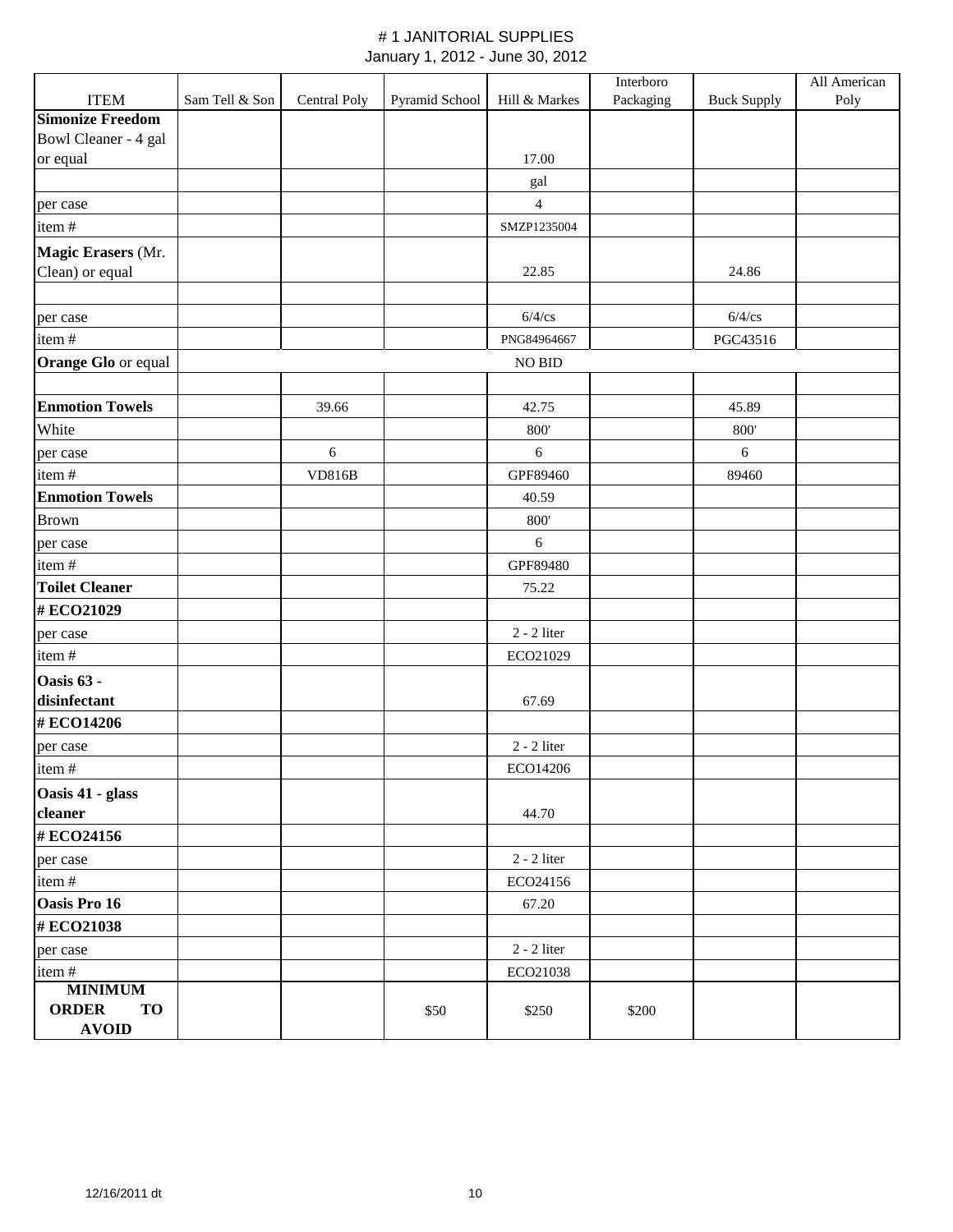|                           | \$200              |                   |              |                      | \$250         |
|---------------------------|--------------------|-------------------|--------------|----------------------|---------------|
| <b>ITEM</b>               | Interboro          | All American Poly | Central Poly | <b>Buck Supply</b>   | Hill & Markes |
| <b>Aluminum Foil</b>      |                    |                   |              | 16.44                | 14.85         |
|                           |                    |                   |              |                      |               |
| per case                  |                    |                   |              |                      |               |
| item#                     |                    |                   |              | AC-AF185S            | <b>WES294</b> |
| <b>Apron Plastic</b>      |                    |                   |              | 32.88                | 35.25         |
|                           |                    |                   |              |                      |               |
| per case                  |                    |                   |              | 10/100               | 10/100        |
| item#                     |                    |                   |              | SA-DAP1.25           | ISL250011     |
| <b>Bags: 10# Elephant</b> |                    |                   |              |                      | 34.95         |
|                           |                    |                   |              |                      |               |
| per case                  |                    |                   |              |                      | 1,000         |
| item#                     |                    |                   |              |                      | DUO80042      |
| <b>Bags: 10# Brown</b>    |                    |                   |              | 11.04                | 44.80         |
|                           |                    |                   |              |                      |               |
| per case                  |                    |                   |              | 500                  | 4/500         |
|                           |                    |                   |              |                      |               |
| item#                     |                    |                   |              | BSD-10LB-REG         | DUO80958      |
| Bags: 6# White - waxed    |                    |                   |              |                      | 44.00         |
|                           |                    |                   |              |                      |               |
| per case                  |                    |                   |              |                      | 1,000         |
| item#                     |                    |                   |              |                      | PPC300296     |
| <b>Bags: 6# White</b>     |                    |                   |              | 11.63                | 49.45         |
|                           |                    |                   |              |                      |               |
| per case                  |                    |                   |              | 500                  | 4/500         |
|                           |                    |                   |              |                      |               |
| item#                     |                    |                   |              | <b>BSD-6LB-WHITE</b> | DUO80027      |
| <b>Bags: 6# Brown</b>     |                    |                   |              | 8.97                 | 35.00         |
|                           |                    |                   |              |                      |               |
| per case                  |                    |                   |              | 500                  | 4/500         |
|                           |                    |                   |              |                      |               |
| item#                     |                    |                   |              | BSD-6LB-REG          | DUO80010      |
|                           |                    |                   |              |                      |               |
| <b>Garbage Bags:</b>      | 6.98 / 6.24 / 5.32 | 15.41             | 16.50        | 26.17                | 27.93         |
| 23x10x39                  |                    |                   |              |                      |               |
| per case                  | 250                | 200               | 250          | 500                  | 500           |
|                           | INT-3340-Hvy / H   |                   |              |                      |               |
| item#                     | / Heavy            | AAP2339           | CP231039     | HR334013N            | FORCRHD3340H  |
| <b>Poly Bags</b>          | 10.24 / 9.82       |                   | 17.80        | 16.94                | 16.45         |
| 6x3x15                    |                    |                   |              |                      |               |
| per case                  | 1,000              |                   | 500          | 1,000                | 1,000         |
|                           | INT-6315-Hvy /     |                   |              |                      |               |
| item#                     | INT-1015-Heavy     |                   | CP6315       | EL-7G063015          | FOR110NP      |
| <b>Poly Bags</b>          | 10.48 / 8.98       | 14.08             | 21.50        |                      | 23.00         |
| 10x18x24                  |                    |                   |              |                      | 10x8x24       |
| per case                  | 250                | 350               | 500          |                      | 500           |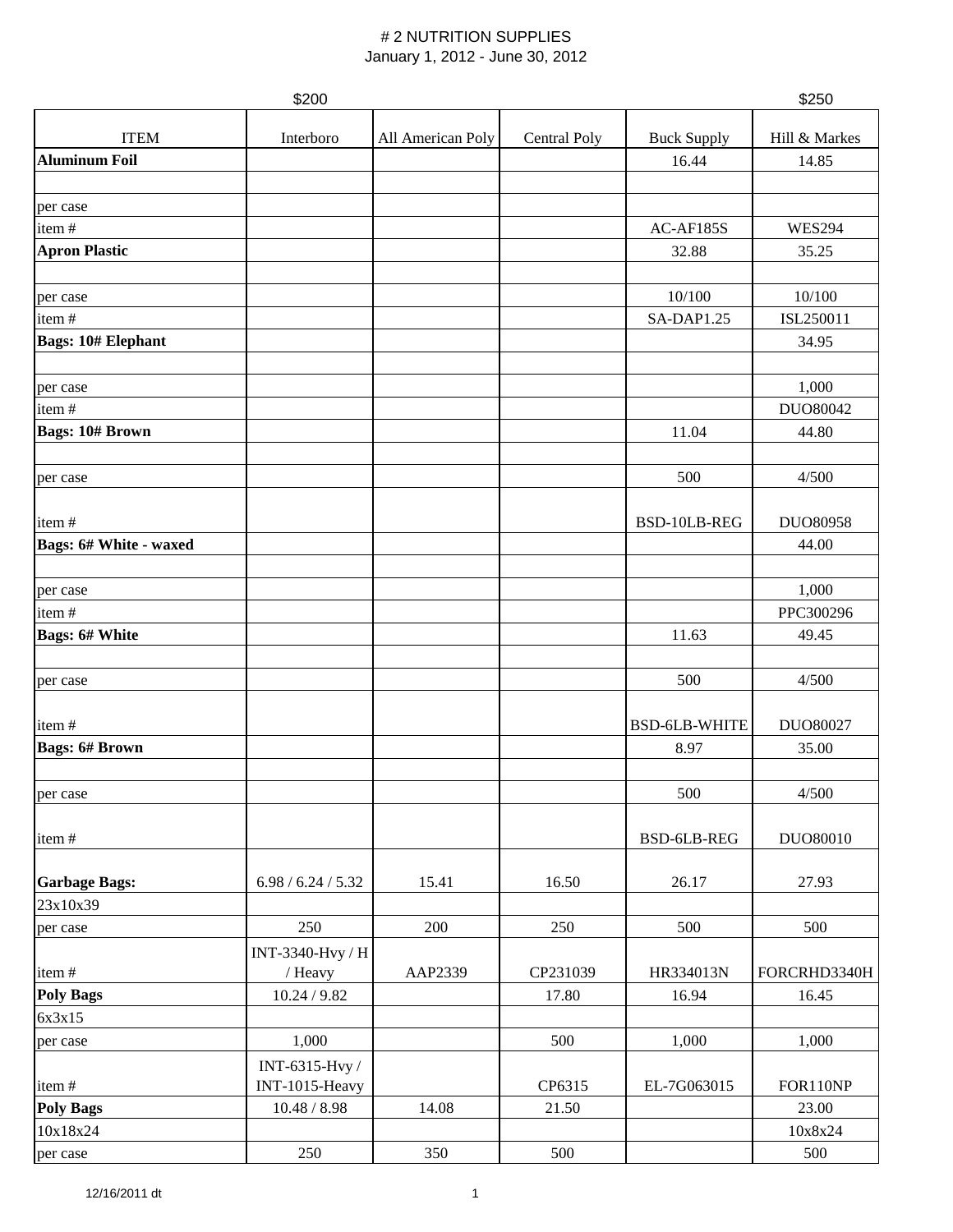|                               | INT-10824-H /   |         |          |                 |                 |
|-------------------------------|-----------------|---------|----------|-----------------|-----------------|
| item#                         | INT-1824-H      | AAP1618 | CP101824 |                 | FOR152NPM       |
| Sandwich Bags: #130 wax       |                 |         |          | 92.37           | 64.00           |
|                               |                 |         |          |                 |                 |
| per case                      |                 |         |          | 6/1,000         | 6/1,000         |
|                               |                 |         |          |                 |                 |
| item#                         |                 |         |          | BP-10900404     | PPC300404       |
| <b>Sandwich Bags: plastic</b> | 10.72           |         |          | 11.91           | 15.20           |
|                               |                 |         |          |                 |                 |
| per case                      | 2,000           |         |          | 2,000           | 2,000           |
|                               |                 |         |          |                 |                 |
| item#                         | Sterling-675675 |         |          | EL-DP5555       | FORHD7FT        |
| <b>Banquet Paper</b>          |                 |         |          |                 | 15.95           |
|                               |                 |         |          |                 |                 |
| per case                      |                 |         |          |                 | 40x300          |
| item#                         |                 |         |          |                 | HOF260045       |
| 5 oz Bowls                    |                 |         |          | 12.47           | 13.15           |
|                               |                 |         |          |                 |                 |
| per case                      |                 |         |          | 1,000           | 1,000           |
| item#                         |                 |         |          | DC-5BWWC        | <b>GEN80500</b> |
| 12 oz Bowls                   |                 |         |          | 13.11           | 13.40           |
|                               |                 |         |          |                 |                 |
| per case                      |                 |         |          | 1,000           | 1,000           |
| item#                         |                 |         |          | DC-12BWWC       | <b>GEN82100</b> |
| Cup - Foam - squat - 4 oz     |                 |         |          | 16.48           | 16.10           |
|                               |                 |         |          |                 |                 |
| per case                      |                 |         |          | 1,000           | 1,000           |
| item#                         |                 |         |          | $DC-4J6$        | DRT4J6          |
| Lid for above                 |                 |         |          | 11.73           | 9.10            |
|                               |                 |         |          |                 |                 |
| per case                      |                 |         |          | 1,000           | 1,000           |
| item#                         |                 |         |          | $DC-6JL$        | DRT6JL          |
| Cup - Foam - squat - 8 oz     |                 |         |          | 27.27           | 28.80           |
|                               |                 |         |          |                 |                 |
| per case                      |                 |         |          | 1,000           | 1,000           |
| item#                         |                 |         |          | <b>DC-8SJ20</b> | DRT8SJ20        |
| Lid for above                 |                 |         |          | 13.73           | 15.65           |
|                               |                 |         |          |                 |                 |
| per case                      |                 |         |          | 1,000           | 1,000           |
| item#                         |                 |         |          | $DC-20JL$       | DRT20JL         |
| Cup: Hot/Cold, 8 oz           |                 |         |          | 14.84           | 15.65           |
| DC8J                          |                 |         |          |                 |                 |
| per case                      |                 |         |          | 1,000           | 1,000           |
| item#                         |                 |         |          | $DC-8J8$        | DRT8J8          |
| Lid for above: Hot/Cold, 8 oz |                 |         |          | 8.82            | 9.30            |
|                               |                 |         |          |                 |                 |
| per case                      |                 |         |          | 1,000           | 1,000           |
| item#                         |                 |         |          | $DC-8JL$        | DRT8JL          |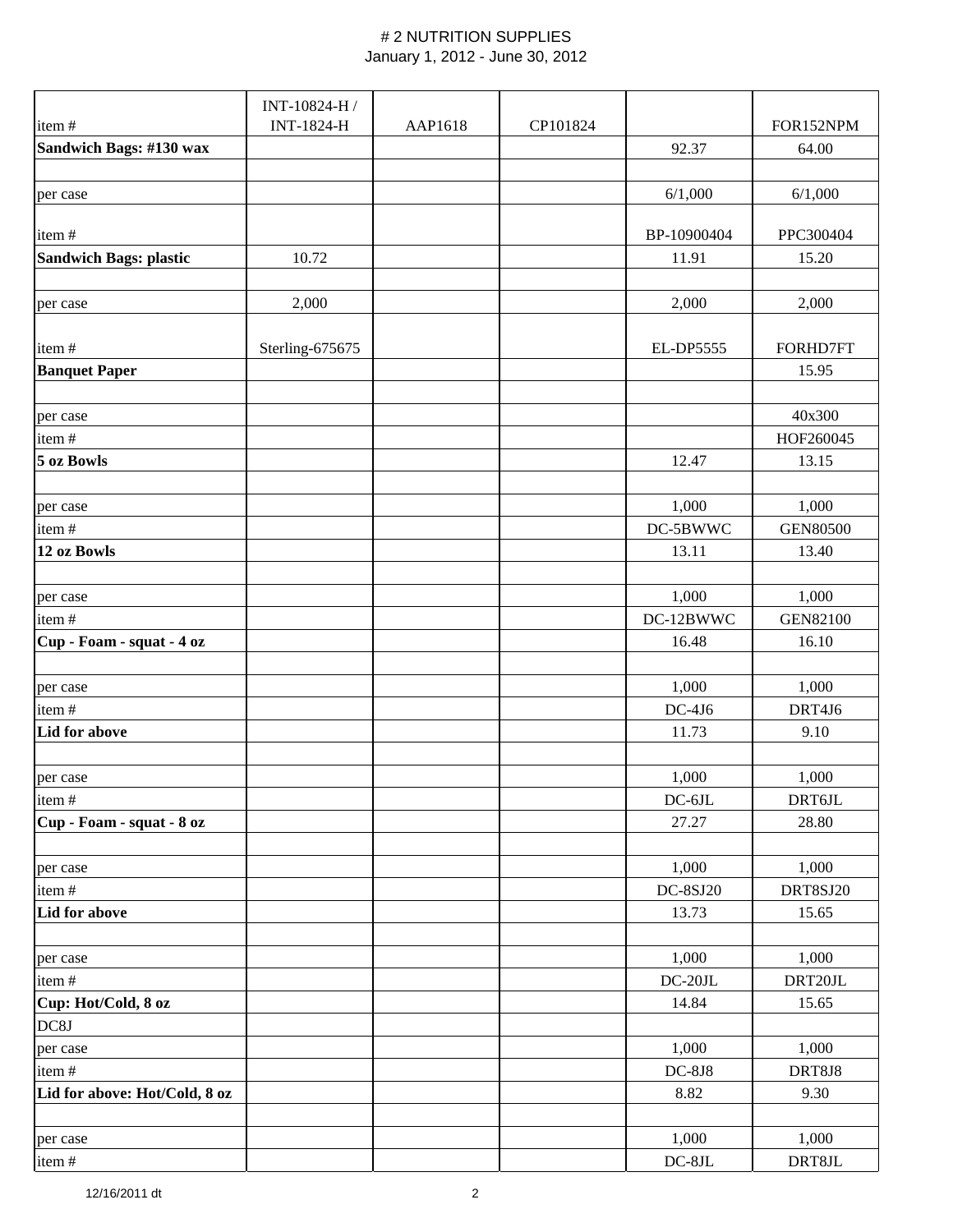| Deli Container - clear w/lid -                       |                |                   |                 |               |
|------------------------------------------------------|----------------|-------------------|-----------------|---------------|
| 12 oz - rectangular                                  |                |                   | 33.32           | 23.50         |
|                                                      |                |                   |                 |               |
| per case                                             |                |                   | 250             | 200           |
| item#                                                |                |                   | DC-C12DCPR      | GENAD12       |
| Dinex 8 oz disposible lids for 8<br>oz Turnbury mugs |                |                   |                 | 34.00         |
| per case                                             |                |                   |                 | 1,000         |
| item#                                                |                |                   |                 | DIN30008775   |
| Film - 18" x 500'                                    |                |                   | 12.11           | 11.55         |
|                                                      |                |                   | 2,000'          |               |
| per case                                             |                |                   |                 |               |
| item#                                                |                |                   | <b>AC-CW182</b> | <b>WES182</b> |
| Gloves - latex - medium - for<br>food handling       | 45.00          | 32.30             | 51.88           | 45.50         |
| for food handling                                    |                |                   |                 |               |
| per case                                             | 1000           | 1,000             | 10/100          | 10/100        |
|                                                      |                |                   |                 |               |
| item#                                                | Aurelia-Med-LG | H <sub>4</sub> BE | SA-GRDR-MD-1    | ISL100204     |
| Gloves - latex - large - for food<br>handling        | 45.00          | 33.22             | 51.88           | 45.50         |
| for food handling                                    |                |                   |                 |               |
| per case                                             | 1000           | 1,000             | 10/100          | 10/100        |
|                                                      |                |                   |                 |               |
| item#                                                | Aurelia-Lrg-LG | H <sub>4</sub> BE | SA-GRDR-LG-1    | ISL100206     |
| Gloves - plastic - for food                          |                |                   |                 |               |
| handling                                             | 43.00          | 31.45             | 40.83           | 56.50         |
| for food handling                                    |                |                   |                 |               |
| per case                                             | 1000           | 1,000             | 10,000          | 10/10/100     |
|                                                      |                |                   |                 |               |
| item#                                                | INT-Lrg-PG     | H <sub>4</sub> BE | SA-GDPE-LG-5    | ISL104GB2-6   |
| <b>Hair Nets</b>                                     |                | 53.00             | 104.30          | 96.80         |
|                                                      |                |                   |                 |               |
| per case                                             |                | 1,000             | 10/144          | 10/144        |
| item#                                                |                | HN24B             | SA-DPLW-22-LB   | FDIHN 500BR   |
| Napkins - 1 ply                                      |                |                   | 27.90           | 23.75         |
|                                                      |                |                   |                 |               |
| per case                                             |                |                   | 6,000           | 6,000         |
| item#                                                |                |                   | LG-BWK8310      | MOR1250MS     |
| Plates - paper - 6"                                  |                |                   | 10.19           | 8.50          |
|                                                      |                |                   |                 |               |
| per case                                             |                |                   | 1,000           | 1,000         |
| item#                                                |                |                   | FG-40111        | WIN6100       |
| Plates - styrofoam - 9"                              |                |                   | 12.24           | 12.05         |
|                                                      |                |                   |                 |               |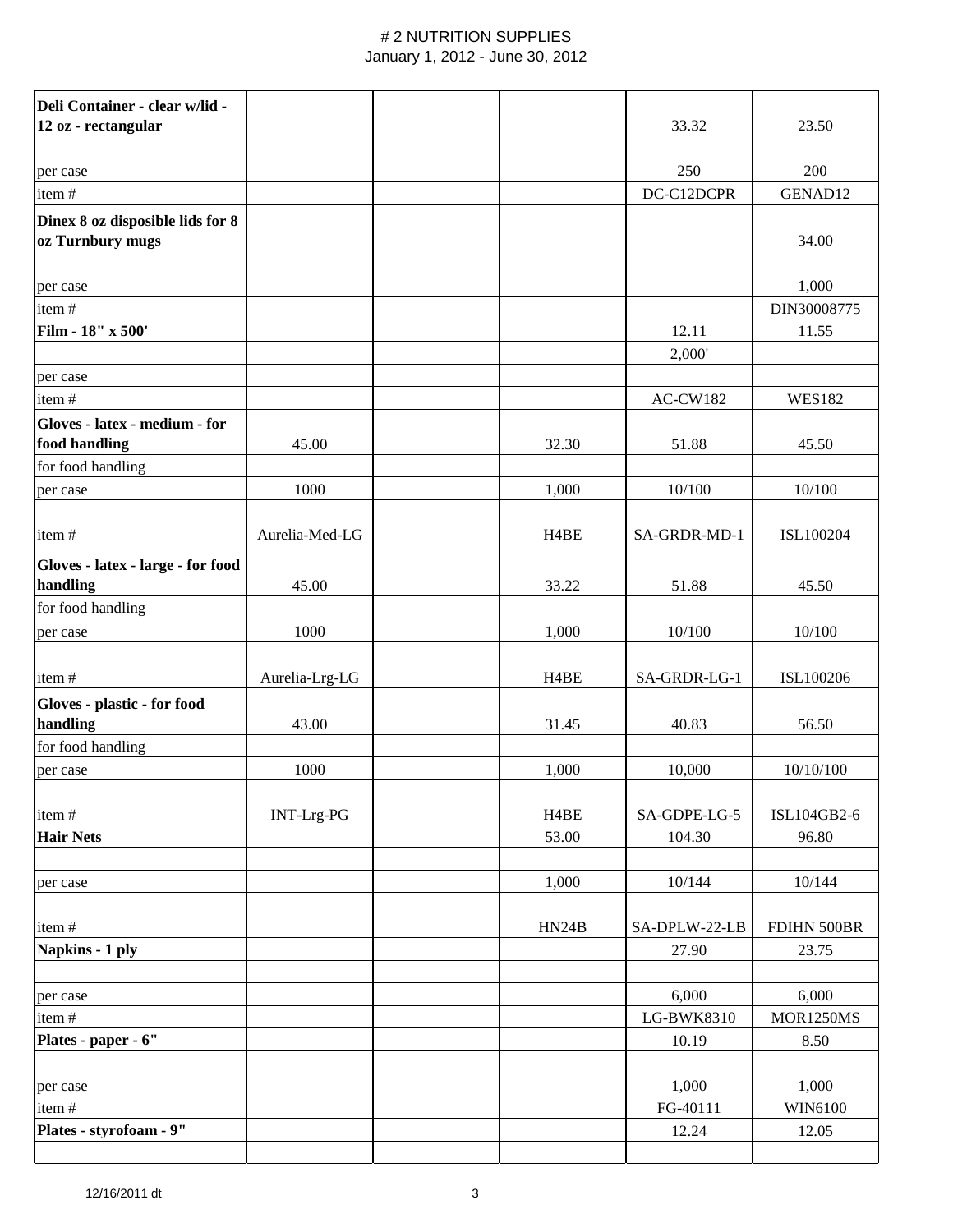| per case                     |  |               | 500               | 500               |
|------------------------------|--|---------------|-------------------|-------------------|
| item#                        |  |               | DC-9PWC           | <b>GEN80900</b>   |
|                              |  |               |                   |                   |
| Plates - styrofoam - 10.25"  |  |               | 24.60             | 21.85             |
|                              |  |               |                   |                   |
| per case                     |  |               | 500               | 500               |
| item#                        |  |               | DC-10PWC          | <b>GEN81000</b>   |
| Sacks 1/6                    |  |               | 29.90             | 30.00             |
|                              |  |               |                   |                   |
| per case                     |  |               | 500               | 500               |
| item#                        |  |               | BSD-1/6 57        | DUO80076          |
| Tray - aluminum - 3          |  |               |                   |                   |
| compartment HDM              |  |               | 34.10             | 37.00             |
|                              |  |               |                   |                   |
| per case                     |  |               | 250               | 250               |
| item#                        |  |               | <b>PP73930CP</b>  | <b>PEN73935CP</b> |
| <b>Powder Cleanser - qt</b>  |  |               | 43.88             | 18.35             |
|                              |  |               |                   | 21 oz             |
|                              |  |               | 28 oz Ajax        |                   |
| per case                     |  |               | 24                | 24                |
| item#                        |  |               | LG-CPL05364       | CAL752088         |
| All-Purpose Liquid Cleaner - |  |               |                   |                   |
| gal                          |  |               | 19.28             | 15.00             |
|                              |  |               |                   |                   |
| per case                     |  |               | $\overline{4}$    | 4 gal             |
| item#                        |  |               | MP-ALL-1          | SMZB032004        |
| Bleach - gal                 |  |               | 10.29             | 13.50             |
|                              |  |               |                   |                   |
| per case                     |  |               | 6                 | $6\,$             |
|                              |  |               |                   |                   |
| item#                        |  |               | CR-BLEACH-6       | CLX02490          |
| Cream Cleanser - qt          |  |               | 20.96             | 18.20             |
|                              |  |               |                   |                   |
| per case                     |  |               | 12                | 12                |
| item#                        |  |               | MP-BUY-32         | SMZG1325012       |
| <b>Excaliber Sanitizer</b>   |  | <b>NO BID</b> |                   |                   |
|                              |  |               |                   |                   |
| Flash Dri (5 gal pail)       |  |               |                   | 38.50             |
|                              |  |               |                   |                   |
| per case                     |  |               |                   | 5 gal             |
| item#                        |  |               |                   | SMZC0710005       |
| <b>Liquid Laundry Soap</b>   |  |               | 85.61             | 17.20             |
|                              |  |               |                   |                   |
| per case                     |  |               | 5 gal             | 4 gal             |
| item#                        |  |               | DI-889GCH5        | SMZW420004        |
| <b>White Paper Towel</b>     |  | 19.99         | 17.70             | 18.00             |
| 2 ply / 85 sht               |  |               | 85                | 85                |
|                              |  | 30            | 30                | 30                |
| per case                     |  |               |                   |                   |
| item#                        |  | A585          | <b>SOFKTGREEN</b> | CAS4073A1         |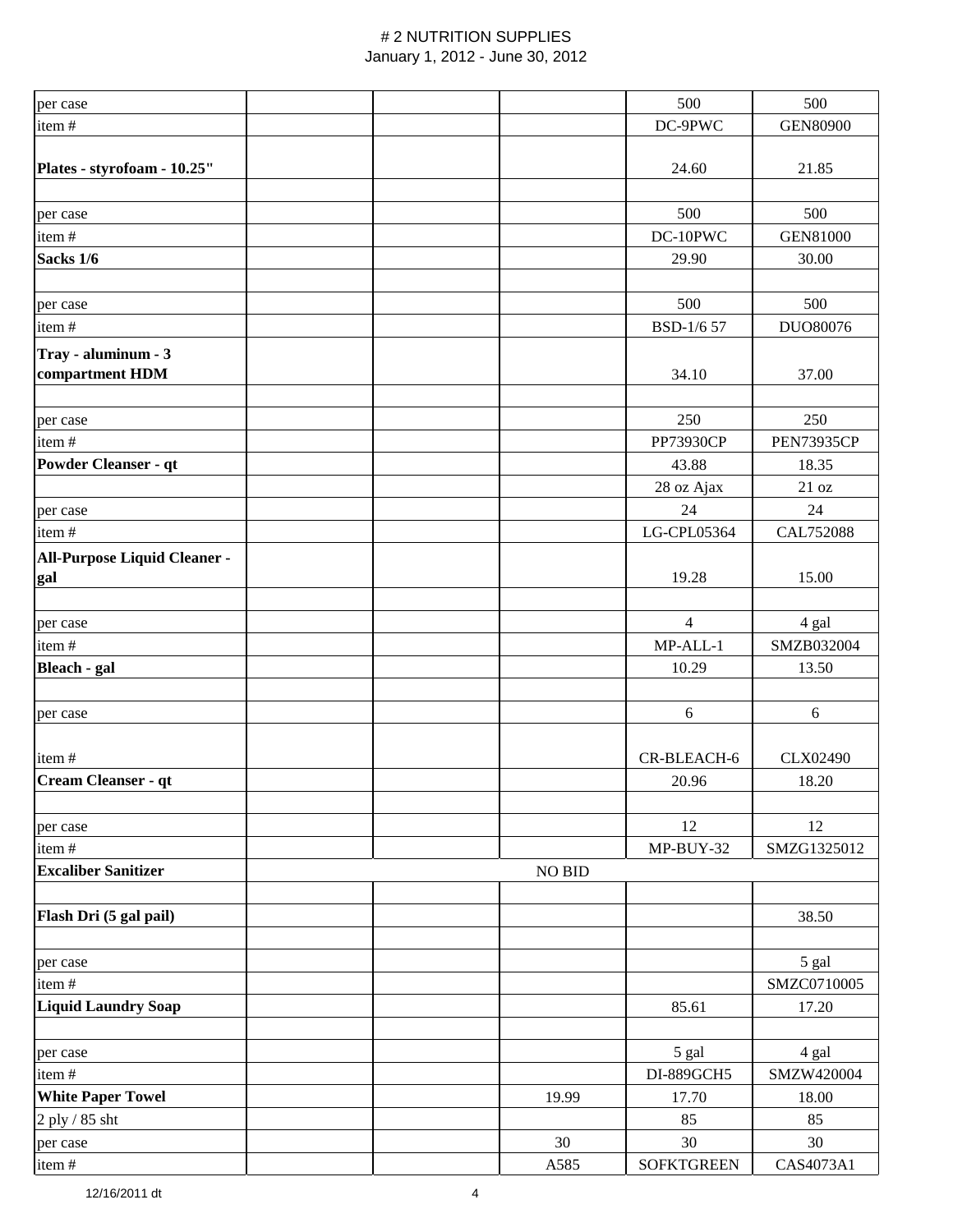| Reusable 3 comp tray            |             | 209.00         |
|---------------------------------|-------------|----------------|
|                                 |             |                |
| per case                        |             | 600            |
| item#                           |             | OLV51451       |
| <b>Scotch Brite Pads</b>        | 4.82        | 13.85          |
|                                 |             |                |
| per case                        | 20          | 60             |
| item#                           | LG-PAD196   | GLT96A         |
| Wypalls x 60                    | 53.09       | 11.80          |
| 2 ply / 85 sht                  |             |                |
| per case                        | 1260        | 180            |
| item#                           | LG-KCC34790 | KIM34015       |
| <b>Blue Tough Towel</b>         | 39.31       | 58.00          |
| 13 x 24                         |             |                |
| per case                        | 45          | 150            |
| item#                           | BP-21380003 | CHX03120011    |
| <b>Brown Paper Towels</b>       | 49.37       |                |
|                                 |             |                |
| per case                        | 12          |                |
| item#                           | GP-92001    |                |
| <b>Paper Place Mats (white)</b> | 15.81       | 15.75          |
|                                 |             |                |
| per case                        | 1,000       | 1,000          |
| item#                           | HM-310469   | <b>SNF150</b>  |
| Paper Place Mats (green)        |             | 15.75          |
|                                 |             |                |
| per case                        |             | 1,000          |
| item#                           |             | SNF6025        |
| <b>Paper Place Mats (red)</b>   |             | 15.75          |
|                                 |             |                |
| per case                        |             | 1,000          |
| item#                           |             | SNF6005        |
| <b>Heavy Duty Floor Cleaner</b> |             |                |
| (liquid)                        | 22.85       | 15.75          |
|                                 | gal         | gal            |
| per case                        | 4           | $\overline{4}$ |
| item#                           | MP-RET-1    | SMZB0320004    |
| <b>Speedball Cleaner</b>        | 39.60       | 16.65          |
|                                 |             | $q$ t          |
| per case                        | 12          | 12             |
| item#                           | BP-57083319 | SMZC0595012    |
| <b>Dishwasher Detergent</b>     |             | 43.00          |
| Cascade or Equivalent           |             | 85 oz          |
| per case                        |             | $\sqrt{6}$     |
| item#                           |             | PNG84959168    |
| Oasis 115 xp                    |             | 61.70          |
|                                 |             |                |
| per case                        |             | 2.5 gal        |